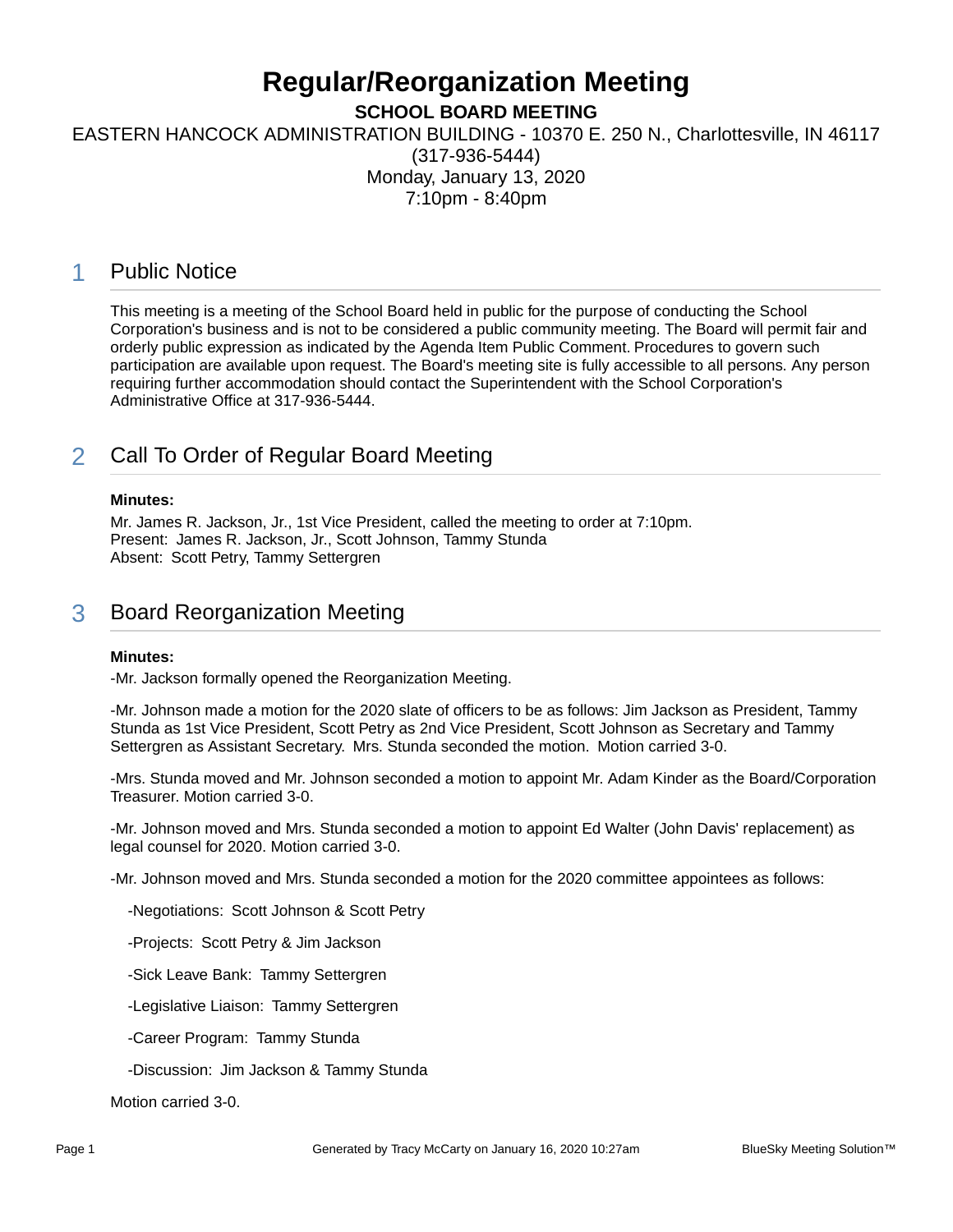-Mrs Stunda moved and Mr. Johnson seconded a motion that the Board pay remain the same at \$2000 per year with no additional payment for individual meetings. Motion carried 3-0.

-It was announced that Mr. Jackson, Mr. Johnson and Mrs. Stunda would sign Conflict of Interest forms at the end of the meeting.

-Mr. Johnson moved and Mrs. Stunda seconded a motion to adjourn the Reorganization Meeting. Motion carried 3-0.

### 4 Public Comment

### **Minutes:**

-None

### 5 Consent Agenda

- 5.1 Minutes of December 9, 2019
- 5.2 Executive Memorandum for December 9, 2019

### 5.3 Donations

**Minutes:** -\$600 for January

### 5.4 Transfer Students

#### **Minutes:**

-8 for January

### 5.5 Substitutes

#### **Minutes:**

-Sub Bus Drivers: Donita Willis, Erica Hutson, Rhonda Hardy -Sub Teachers: Debi Spurling, Cynthia Priest, Lexi McMahan

### 5.6 ECA

#### **Minutes:**

-MS Swim Coaches - Mike Dolence & David Messer

### 5.7 Support Staff

#### **Minutes:**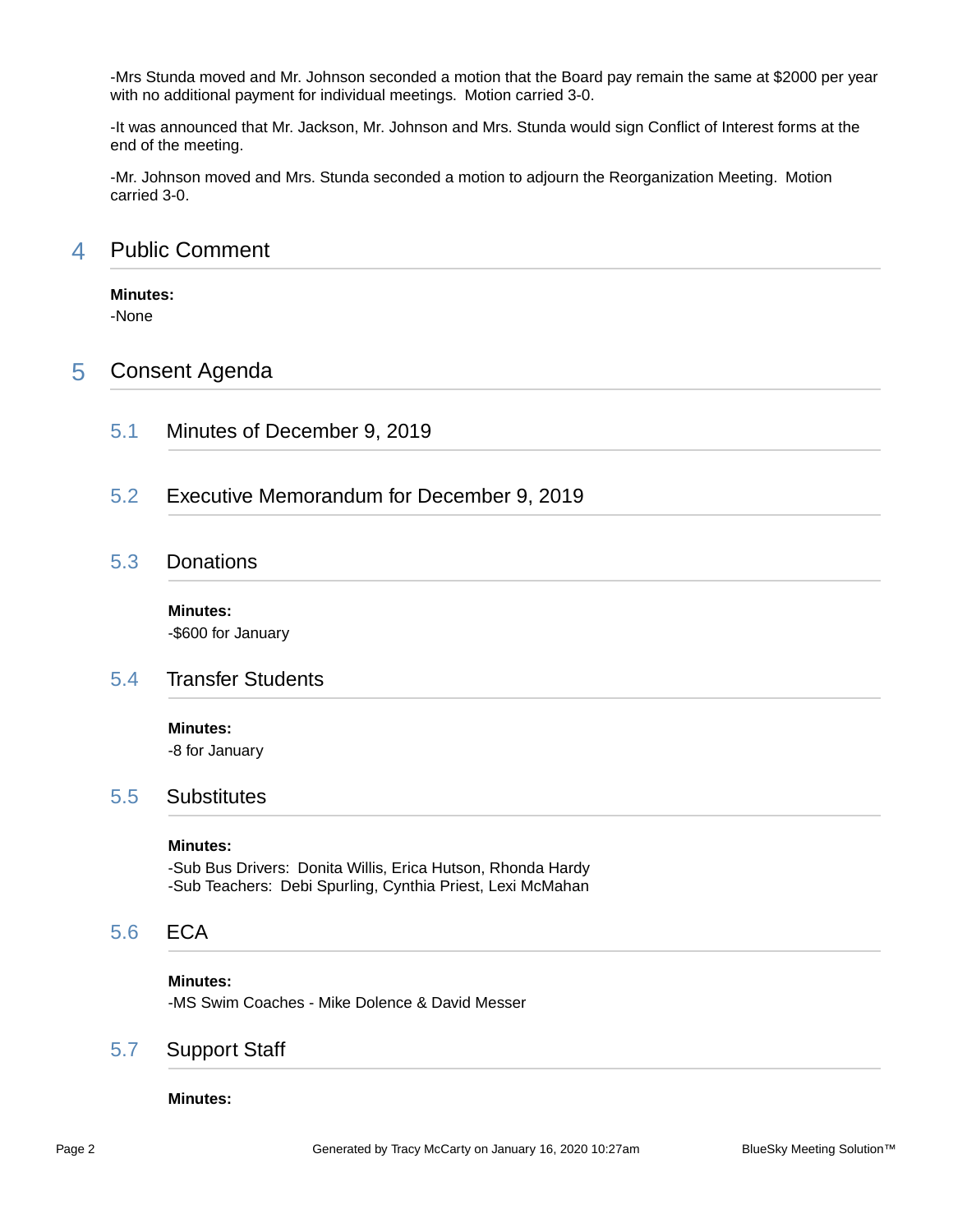-Pre-School Route Pay Increase to \$20/hr -Resignation - Colleen Myers - Bus - Effective December 3, 2019 -Resignation - Courtney Daniel - ES IA - Effective December 20, 2019 -New Hire - Marsha Collins-Brown - NC Vocational Route - Effective December 16, 2019 -New Hire - Taylor Sexton - ES IA - Effective January 6, 2020 -New Hire - Alyssa Moore - ES IA - Effective January 9, 2020 -New Hire - Saydi Flynn - Temp ES IA - Effective January 27, 2020

### 5.8 Certified Staff

#### **Minutes:**

-Maternity Coverage - Kellie Wood for Lauren Kramer - Effective January 27-May 29, 2020

### 5.9 Claims

#### **Minutes:**

Prewritten: \$134,400.13 Regular: \$77,969.96 Payroll: \$789,777.72 TOTAL \$1,002,147.81

-Mr. Johnson moved and Mrs. Stunda seconded a motion to approve the Consent Agenda as presented. Motion carried 3-0.

### 6 ES Roof Bids

#### **Minutes:**

-Mr. Johnson moved and Mrs. Stunda seconded a motion to approve the recommendation to award Southern Roofing the contract for the Elementary School Roof Replacement Project for the amount of the Base Bid of \$689,700 AND Alternate #4 of \$3,900, Alternate #5 of \$72,900, Alternate #6 of \$15,600 and Alternate #7 of \$15,500 for a Total of \$797,600. Motion carried 3-0.

### 7 NEOLA Policies #2261 & 2261.01 - final

#### **Minutes:**

Mr. Johnson moved and Mrs. Stunda seconded a motion to approve NEOLA Policies #2261 and 2261.01 as presented. Motion carried 3-0.

### 8 School Calendar Approval

#### **Minutes:**

Mr. Johnson moved and Mrs. Stunda seconded a motion to approve Option #1 of the 2020-21 School calendar that would create an additional day off on Friday, February 12, 2021 (see attachment). Motion carried 3-0.

### 9 Implementation of E-Learning at EH

### **Minutes:**

-Mr. Johnson moved and Mrs. Stunda seconded a motion to approve the use of eLearning days to recover lost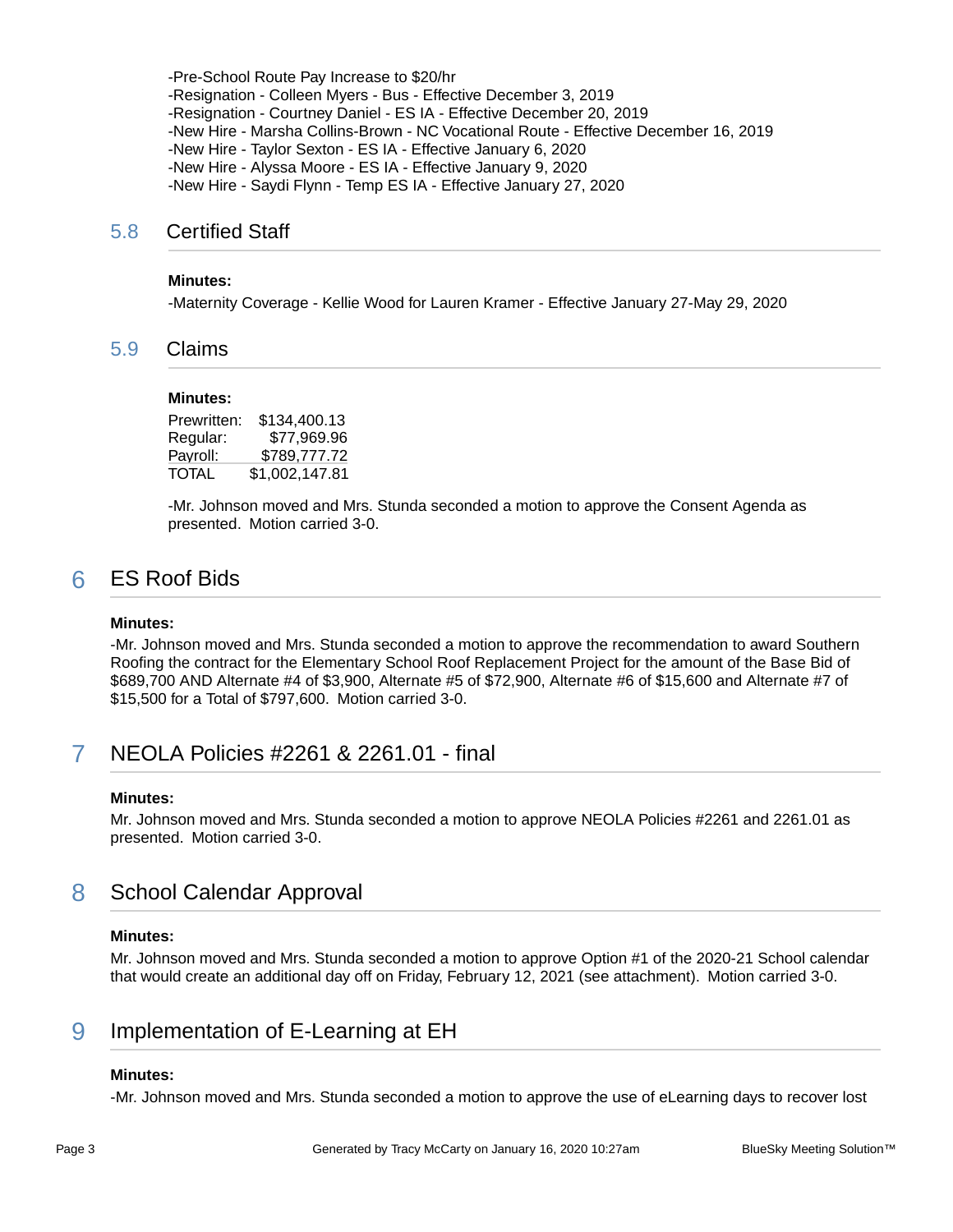instructional days due to weather-related cancellations. (See attachment for details). Motion carried 3-0.

### 10 Informational

#### **Minutes:**

-School will be in session on Monday, January 20, 2020 for a snow make-up day. -The annual Donkey Basketball game will be held Friday, January 24.

### 11 Other Items Allowed by the Board

### 12 Around the Table for Positive Comments

#### **Minutes:**

-Mr. Johnson complimented the snow crew, consisting of Adam Kinder, Chris Wilson and Greg Turner, for getting everything on the school grounds cleared quickly and safely from the last snow. He also stated how pleased he is that EH is adding eLearning opportunities into our schedule, and he thanked the administrators and teachers for working diligently to structure and implement it for this semester.

-Mrs. Stunda expressed her amazement at how generous our Eastern Hancock community is, as is especially evident each year during the holiday season.

-Mr. Jackson reflected on the facilities plan that was created approximately 4 years ago and how well and on schedule that plan has been followed. Many of those projects can now be seen on campus.

### 13 Adjournment

#### **Minutes:**

Mr. Johnson moved and Mrs. Stunda seconded a motion to adjourn. Motion carried 3-0.

\_\_\_\_\_\_\_\_\_\_\_\_\_\_\_\_\_\_\_\_\_\_\_\_\_\_\_\_\_\_ James R. Jackson, Jr., Board President

Scott Johnson, Board Secretary

\_\_\_\_\_\_\_\_\_\_\_\_\_\_\_\_\_\_\_\_\_\_\_\_\_\_\_\_\_\_\_\_\_\_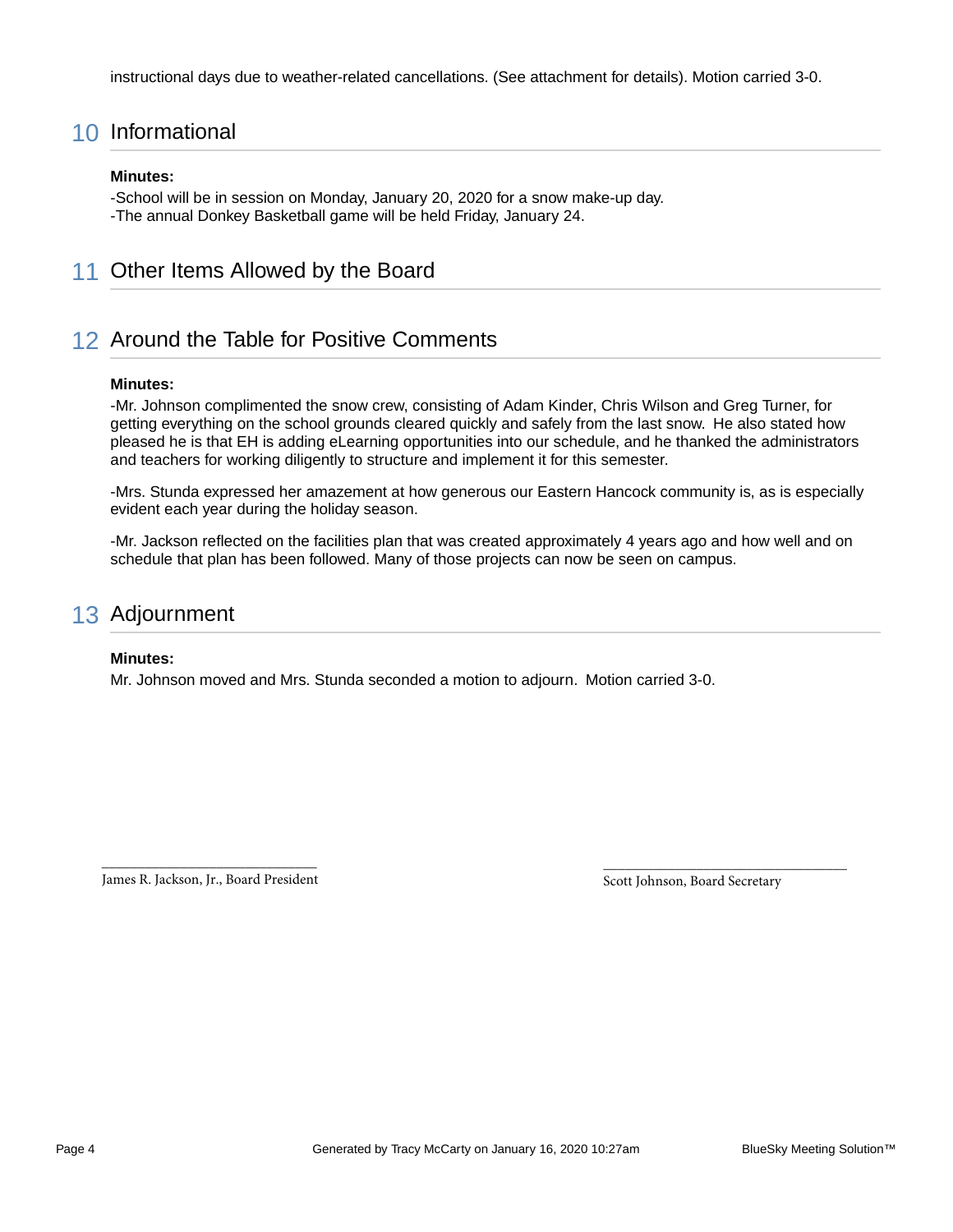# **CSC OF EASTERN HANCOCK COUNTY 2020-2021**

|                       |                       |                 | July 20            |                     |                |                      | <b>Approved 1-13-20</b>                     |                 |                 | <b>January 21</b>                   |                |                |                |
|-----------------------|-----------------------|-----------------|--------------------|---------------------|----------------|----------------------|---------------------------------------------|-----------------|-----------------|-------------------------------------|----------------|----------------|----------------|
|                       | Su M Tu W             |                 |                    | <b>Th</b>           | F              | Sa                   |                                             |                 |                 | Su M Tu W Th F                      |                |                |                |
|                       |                       |                 | 1                  | $\overline{2}$      | 3              | 4                    | <b>Teacher Only Days:</b>                   |                 |                 |                                     |                |                | $\overline{1}$ |
| 5                     | 6                     | 7               | 8                  | 9                   | 10             | 11                   | July 30                                     | 3               | $\overline{4}$  | 5                                   | 6              | $\overline{7}$ | 8              |
| 12                    | 13                    | 14              | 15                 | 16                  | 17             | 18                   | July 31                                     | 10 <sup>1</sup> | 11              | 12                                  | 13             | 14             | 15             |
| 19                    | 20 <sup>1</sup>       | 21              | 22                 |                     | 23 24          | 25                   | September 23 (Parent/Teacher Conferences)   | 17              | 18              | 19                                  | 20             | 21             | 22             |
| 261                   | 27                    |                 | 28 29              |                     | 30 31          |                      | January 4                                   | 24              |                 | 25 26 27                            |                | 28             | 29             |
|                       |                       |                 |                    |                     |                |                      | <b>May 28</b>                               | 31              |                 |                                     |                |                |                |
|                       | $S=$                  | $\mathbf 0$     |                    | $T =$               | $\overline{2}$ |                      |                                             |                 |                 | $S = 18$                            |                | $T = 19$       |                |
|                       |                       |                 | <b>August 20</b>   |                     |                |                      | <b>Student Holidays/Breaks:</b>             |                 |                 | <b>February 21</b>                  |                |                |                |
|                       | Su M Tu W Th F        |                 |                    |                     |                | Sa                   | September 7 - Labor Day                     |                 | Su M            | Tu W                                |                | <b>Th</b>      | - F            |
|                       |                       |                 |                    |                     |                | 1                    | September 23 - Parent/Teacher Conferences   |                 | 1               | $\overline{2}$                      | 3              | $\overline{4}$ |                |
| 2                     | 3                     | $\overline{4}$  | 5                  | 6                   | $\overline{7}$ | 8                    | October 5-9 - Fall Break                    | 7               | 8               | 9                                   | 10             | 11             | 12             |
| 9                     | 10                    | 11              | 12                 | 13                  | 14             | 15                   | November 25-27 - Thanksgiving               | 14              | 15 <sup>1</sup> | 16                                  | 17             | 18 19          |                |
| 16                    | 17                    |                 | 18 19              |                     | 20 21          | 22                   | December 21-January 4 - Christmas Break     | 211             |                 | 22 23                               | 24             | 25 26          |                |
| 23                    | 24                    |                 | 25 26 27 28        |                     |                | 29                   | January 18 - Martin Luther King Jr. Day     | 28              |                 |                                     |                |                |                |
|                       | 30 31                 |                 |                    |                     |                |                      | February 12                                 |                 |                 |                                     |                |                |                |
|                       |                       | $S = 21$        |                    |                     | $T = 21$       |                      | February 15 - Presidents Day                |                 |                 | $S = 18$                            |                | $T = 18$       |                |
|                       | September 20          |                 |                    |                     |                |                      | March 29-April 9 - Spring Break             |                 |                 | March 21                            |                |                |                |
|                       | Su M                  |                 | Tu W Th            |                     | F              | Sa                   | May 31 - Memorial Day (if in session)       |                 |                 | Su M Tu W                           |                | Th F           |                |
|                       |                       | $\mathbf{1}$    | $\overline{2}$     | $\mathbf{3}$        | $\overline{4}$ | 5                    |                                             |                 | 1               | $\overline{2}$                      | 3              | $\overline{4}$ |                |
|                       |                       | 8               | 9                  | 10                  | 11             | 12                   | <b>Professional Development Days:</b>       |                 | 8               | 9                                   | 10             | $11$ $12$      |                |
| 6                     | 7                     |                 |                    |                     |                |                      |                                             | 7               |                 |                                     |                |                |                |
| 13                    | 14                    | 15              | 16                 | 17                  | 18             | 19                   | (Students begin school at 8:40am)           | 14              | 15              | 16                                  | 17             | $18$ 19        |                |
| 20                    | 21                    |                 | $22$ $23$          | 24 25               |                | 26                   | Wednesday, September 2                      | 21              | 22              | 23                                  | 24             | 25             | 26             |
| 27                    | 28                    |                 | 29 30              |                     |                |                      | Wednesday, November 4                       |                 |                 | 28 29 30 31                         |                |                |                |
|                       |                       |                 |                    |                     |                |                      | Wednesday, December 2                       |                 |                 |                                     |                |                |                |
|                       |                       | $S = 20$        |                    | $\overline{T} = 21$ |                |                      | Wednesday, February 3                       |                 |                 | $S = 20$                            |                | $T = 20$       |                |
|                       |                       |                 | October 20         |                     |                |                      | Wednesday, March 3                          |                 |                 | April 21                            |                |                |                |
|                       | Su M Tu W Th F        |                 |                    |                     |                | Sa                   | Wednesday, May 5                            |                 |                 | Su M Tu W                           |                | Th F           |                |
|                       |                       |                 |                    | $\mathbf{1}$        | $\overline{2}$ | $\mathbf{3}$         |                                             |                 |                 |                                     |                | 1              |                |
| 4                     | $\overline{5}$        | 6               | $\overline{7}$     | $\boldsymbol{8}$    | 9              | 10                   | <b>First Student Day Each Semester:</b>     | 4               | 5               | 6                                   | $\overline{7}$ | 8              |                |
| 11                    | 12                    |                 | 13 14              | 15                  | 16             | 17                   | August 3                                    | 11              | 12              | 13                                  | 14             | 15 16          |                |
| 18                    | 19                    | 20 <sup>2</sup> | 21                 |                     | 22 23          | 24                   | January 5                                   | 18              | 19              |                                     | 20 21          | 22 23          |                |
| 25                    | 26                    | 27              | 28                 | 29                  | 30             | 31                   |                                             | 25              | 26              | 27                                  | 28             | 29             |                |
|                       |                       |                 |                    |                     |                |                      | <b>Last Student Day</b>                     |                 |                 |                                     |                |                |                |
|                       |                       | $S = 17$        |                    | $T = 17$            |                |                      | May 27                                      |                 |                 | $S = 15$                            |                | $T = 15$       |                |
|                       |                       |                 | <b>November 20</b> |                     |                |                      |                                             |                 |                 |                                     | <b>May 21</b>  |                |                |
|                       | Su M                  |                 | Tu W Th F          |                     |                | Sa                   | <b>Snow Days:</b>                           |                 |                 | Su M Tu W Th F                      |                |                |                |
| $\mathbf 1$           | $\overline{2}$        | $\sqrt{3}$      | $\overline{4}$     | 5                   | 6              | $\overline{7}$       | January 18 - Martin Luther King, Jr. Day    |                 |                 |                                     |                |                |                |
| 8                     | 9                     |                 | 10 11              | 12                  | 13             | 14                   | February 12                                 | 2               | 3               | $\overline{4}$                      | 5              | 6              |                |
| 15                    | 16                    | 17              | 18                 |                     | 19 20          | 21                   | E-Learning Days - TBD                       | 9               | 10              | 11                                  | 12             | 13 14          |                |
| 22                    | 23                    | 24              |                    | 25 26 27            |                | 28                   | June 1-2 - If needed                        | 16              | 17              | 18                                  |                | $19$ 20 21     |                |
| 29 <sub>1</sub>       | 30                    |                 |                    |                     |                |                      |                                             | 23 <sup>2</sup> | 24              | 25                                  |                | $26$ 27        |                |
|                       |                       |                 |                    |                     |                |                      | <b>Graduation Day:</b>                      |                 | 30 31           |                                     |                |                |                |
|                       |                       | $S = 18$        |                    |                     | $T = 18$       |                      | June 5                                      |                 |                 | $S = 19$                            |                | $T = 20$       |                |
|                       |                       |                 | December 20        |                     |                |                      |                                             |                 |                 | June 21                             |                |                |                |
|                       | Su M Tu W Th F        |                 |                    |                     |                | Sa                   | $S = Student$ Days                          |                 |                 | Su M Tu W                           |                | Th F           |                |
|                       |                       | $\mathbf{1}$    | 2                  | $\mathbf{3}$        | $\overline{4}$ | 5                    | $T = Teacher$ Days                          |                 |                 | $\mathbf{1}$                        | $\overline{2}$ | 3              |                |
| 6                     | 7                     | 8               | 9                  |                     | 10 11          | 12                   | $\Box$ End of Grading Period                | 6               | $\overline{7}$  | 8                                   | 9              | 10             |                |
|                       |                       |                 |                    | 16 17 18 19         |                |                      |                                             |                 |                 |                                     |                |                | 11             |
| 13                    | 14                    | 15              |                    |                     |                |                      |                                             | 13              | 14              | 15                                  | 16             | 17             | 18             |
| 20 <sub>1</sub><br>27 | 21<br>00 <sub>o</sub> | $\Omega$        | 22 23 <br>$\Omega$ |                     |                | $24 \mid 25 \mid 26$ | 1st Sem. - 90 Student Days, 93 Teacher Days |                 |                 | $20$   21   22   23  <br>no loo loo |                | 24 25          |                |
|                       |                       |                 |                    |                     |                |                      |                                             |                 |                 |                                     |                |                |                |

## **Approved 1-13-20 July 20 January 21**

### **Teacher Only Days:**

| $5 \mid 6$ |       |  | -9                   | 10 <sup>1</sup> | 11 <sup>1</sup> | July 30                                   |    | 4                    | /5/            | 6 | 89 |  |
|------------|-------|--|----------------------|-----------------|-----------------|-------------------------------------------|----|----------------------|----------------|---|----|--|
|            |       |  | 12 13 14 15 16 17 18 |                 |                 | July 31                                   |    | 10 11 12 13 14 15 16 |                |   |    |  |
|            |       |  | 19 20 21 22 23 24 25 |                 |                 | September 23 (Parent/Teacher Conferences) |    | 17 18 19 20 21 22 23 |                |   |    |  |
|            | 26 27 |  | 28 29 30 31          |                 |                 | January 4                                 |    | 24 25                | 26 27 28 29 30 |   |    |  |
|            |       |  |                      |                 |                 | <b>May 28</b>                             | 31 |                      |                |   |    |  |

| <b>August 20</b> |                     |                 | <b>Student Holidays/Breaks:</b> |                |                                  |                                           |    |                 |                 |                 | <b>February 21</b> |            |  |
|------------------|---------------------|-----------------|---------------------------------|----------------|----------------------------------|-------------------------------------------|----|-----------------|-----------------|-----------------|--------------------|------------|--|
|                  |                     |                 |                                 |                | Su M Tu W Th F Sa                | September 7 - Labor Day                   |    |                 | Su M Tu W       |                 | Th F Sa            |            |  |
|                  |                     |                 |                                 |                |                                  | September 23 - Parent/Teacher Conferences |    |                 | 2               | 3 <sup>1</sup>  | $\overline{4}$     | $5 \mid 6$ |  |
| $2 \mid 3 \mid$  | $\overline{4}$      | 5               | 6                               | $\overline{7}$ | 8                                | October 5-9 - Fall Break                  |    | 8               | 9               | 10 <sup>1</sup> | 11                 | $12$ 13    |  |
| 9   10           | 11 <sup>1</sup>     | 12              |                                 | 13 14          | 15 <sub>l</sub>                  | November 25-27 - Thanksgiving             | 14 | 15 <sup>1</sup> | 16 <sup>1</sup> | 17 <sup>1</sup> | 18 <sup>1</sup>    | 19 20      |  |
| $16$   17        | 18 <sup>1</sup>     | 19 <sup>1</sup> |                                 | 20 21          | 22                               | December 21-January 4 - Christmas Break   | 21 |                 |                 |                 | 22 23 24 25 26 27  |            |  |
|                  |                     |                 |                                 |                | 23   24   25   26   27   28   29 | January 18 - Martin Luther King Jr. Day   | 28 |                 |                 |                 |                    |            |  |
| 30 31            |                     |                 |                                 |                |                                  | February 12                               |    |                 |                 |                 |                    |            |  |
| $S = 21$         |                     |                 | $T = 21$                        |                |                                  | February 15 - Presidents Day              |    | $S = 18$        |                 |                 |                    | T= 18      |  |
| September 20     |                     |                 |                                 |                |                                  | March 29-April 9 - Spring Break           |    |                 |                 |                 | March 21           |            |  |
| Su M Tu W        |                     |                 | Th F                            |                | Sa                               | May 31 - Memorial Day (if in session)     |    |                 |                 |                 | Su M Tu W Th F Sa  |            |  |
|                  | <u>La Lotata Le</u> |                 |                                 |                |                                  |                                           |    |                 |                 |                 | 400011-0           |            |  |

|  |                |  | $6$   7   8   9   10   11   12 |    | <b>Professional Development Days:</b> |  | 8 9 10 11 12 13      |  |  |
|--|----------------|--|--------------------------------|----|---------------------------------------|--|----------------------|--|--|
|  |                |  | $13$ 14 15 16 17 18            | 19 | (Students begin school at 8:40am)     |  | 14 15 16 17 18 19 20 |  |  |
|  |                |  | 20 21 22 23 24 25 26           |    | Wednesday, September 2                |  | 21 22 23 24 25 26 27 |  |  |
|  | 27 28 29 30    |  |                                |    | Wednesday, November 4                 |  | 28 29 30 31          |  |  |
|  |                |  |                                |    | Wednesday, December 2                 |  |                      |  |  |
|  | $S = 20$ T= 21 |  |                                |    | Wednesday, February 3                 |  | $S = 20$ T= 20       |  |  |
|  | October 20     |  |                                |    | Wednesday, March 3                    |  | April 21             |  |  |
|  |                |  | Su M Tu W Th F Sa              |    | Wednesday, May 5                      |  | Su M Tu W Th F Sa    |  |  |
|  |                |  |                                |    |                                       |  |                      |  |  |

### **First Student Day Each Semester:** 11 12 13 14 15 16 17 August 3 11 12 13 14 15 16 17 18 19 20 21 22 23 24 January 5 18 19 20 21 22 23 24

|       |  | Su M Tu W Th F Sa                             |  | <b>Snow Days:</b>                        | Su M Tu W Th F Sa |      |                           |      |  |
|-------|--|-----------------------------------------------|--|------------------------------------------|-------------------|------|---------------------------|------|--|
|       |  | $1 \mid 2 \mid 3 \mid 4 \mid 5 \mid 6 \mid 7$ |  | January 18 - Martin Luther King, Jr. Day |                   |      |                           |      |  |
|       |  | $8$   9   10   11   12   13   14              |  | February 12                              | $\mathcal{P}$     | $-3$ | $\overline{4}$            | 5678 |  |
|       |  | 15 16 17 18 19 20 21                          |  | E-Learning Days - TBD                    |                   |      | 9 10 11 12 13 14 15       |      |  |
|       |  | 22 23 24 25 26 27 28                          |  | June 1-2 - If needed                     |                   |      | 16 17 18 19 20 21 22      |      |  |
| ----- |  |                                               |  |                                          |                   |      | an bari sa bara a Tarihin |      |  |

### **Graduation Day:**

| Su M Tu W Th F Sal |   |     |             |                 |                | $S = Student$ Days           | ISu M Tu W Th F Sa |  |       |                          |  |
|--------------------|---|-----|-------------|-----------------|----------------|------------------------------|--------------------|--|-------|--------------------------|--|
|                    |   | 12. | 3           | $\vert 4 \vert$ | 5 <sup>1</sup> | $T = Teacher$ Days           |                    |  |       | $2 \mid 3 \mid 4 \mid 5$ |  |
| $6 \mid$           | 8 | -9  | $110$ 11 12 |                 |                | $\Box$ End of Grading Period |                    |  | . 9 ' | 10 11 12                 |  |
|                    |   |     |             |                 |                |                              |                    |  |       |                          |  |

|                 |                     | July 20     |                |                       |                |                | <b>Approved 1-13-20</b>                                                            |          |                   | <b>January 21</b>  |                    |                      |                   |                |
|-----------------|---------------------|-------------|----------------|-----------------------|----------------|----------------|------------------------------------------------------------------------------------|----------|-------------------|--------------------|--------------------|----------------------|-------------------|----------------|
|                 | Su M                | Tu W        |                | Th                    | F              | Sa             |                                                                                    | Su       |                   | M Tu W Th          |                    |                      |                   | Sa             |
|                 |                     |             | 1              | 2                     | 3              | 4              | <b>Teacher Only Days:</b>                                                          |          |                   |                    |                    |                      | 1                 | $\overline{c}$ |
| 5               | 6                   | 7           | 8              | 9                     | 10             | 11             | July 30                                                                            | 3        | $\overline{4}$    | 5                  | 6                  | 7                    | 8                 | 9              |
| 12 <sub>2</sub> | 13                  | 14          | 15             | 16                    | 17             | 18             | July 31                                                                            | 10       | 11                | 12                 | 13                 | 14                   | 15                | 16             |
| 19              | 20                  | 21          | 22             | 23                    | 24             | 25             | September 23 (Parent/Teacher Conferences)                                          | 17       | 18                | 19                 | 20                 | 21                   | 22                | 23             |
| 26              | 27                  | 28          | 29             | 30                    | 31             |                | January 4                                                                          | 24       | 25                | 26 27              |                    | 28                   | 29                | 30             |
|                 |                     |             |                |                       |                |                | <b>May 28</b>                                                                      | 31       |                   |                    |                    |                      |                   |                |
|                 | $S =$               | $\mathbf 0$ |                | $T =$                 | $\overline{2}$ |                |                                                                                    |          |                   | $S = 18$           |                    | $T =$                | 19                |                |
|                 |                     |             |                | <b>August 20</b>      |                |                | <b>Student Holidays/Breaks:</b>                                                    |          |                   | <b>February 21</b> |                    |                      |                   |                |
|                 | Su M Tu W Th F      |             |                |                       |                | Sa             | September 7 - Labor Day                                                            | Su       | M                 | Tu W               |                    | <b>Th</b>            | F                 | Sa             |
|                 |                     |             |                |                       |                | 1              | September 23 - Parent/Teacher Conferences                                          |          | 1                 | $\overline{2}$     | 3                  | 4                    | 5                 | $6\phantom{1}$ |
| $\overline{2}$  | 3                   | 4           | 5              | 6                     | $\overline{7}$ | 8              | October 5-9 - Fall Break                                                           | 7        | 8                 | 9                  | 10                 | 11                   | 12                | 13             |
| 9               | 10                  | 11          | 12             | 13                    | 14             | 15             | November 25-27 - Thanksgiving                                                      | 14       | 15                | 16                 | 17                 | 18                   | 19                | 20<br>27       |
| 16<br>23        | 17<br>24            | 18          | 19<br>25 26    | 20 <sub>1</sub><br>27 | 21<br>28       | 22<br>29       | December 21-January 4 - Christmas Break<br>January 18 - Martin Luther King Jr. Day | 21<br>28 | 22                | 23                 | 24                 | 25                   | 26                |                |
|                 | 30 31               |             |                |                       |                |                | February 12                                                                        |          |                   |                    |                    |                      |                   |                |
|                 | $S = 21$            |             |                | $T = 21$              |                |                | February 15 - Presidents Day                                                       |          | $S = 18$          |                    |                    | $T = 18$             |                   |                |
|                 | <b>September 20</b> |             |                |                       |                |                |                                                                                    |          |                   | March 21           |                    |                      |                   |                |
|                 |                     |             |                |                       |                |                | March 29-April 9 - Spring Break<br>May 31 - Memorial Day (if in session)           |          |                   | Tu W               |                    |                      |                   |                |
|                 | Su M                | Tu W<br>1   | $\overline{2}$ | Th<br>3               | F<br>4         | Sa<br>5        |                                                                                    | Su       | M<br>$\mathbf{1}$ | $\overline{2}$     | 3                  | Th<br>$\overline{4}$ | $\mathsf{F}$<br>5 | Sa<br>6        |
| 6               | $\overline{7}$      | 8           | 9              | 10                    | 11             | 12             | <b>Professional Development Days:</b>                                              | 7        | 8                 | $\boldsymbol{9}$   | 10                 | 11                   | 12                | 13             |
| 13              | 14                  | 15          | 16             | 17                    | 18             | 19             | (Students begin school at 8:40am)                                                  | 14       | 15                | 16                 | 17                 |                      | $18$   19         | 20             |
| 20              |                     | 22          | 23             | 24                    | 25             | 26             | Wednesday, September 2                                                             | 21       | 22                | 23 24              |                    | 25                   | 26                | 27             |
|                 | 21                  | 29          | $\sqrt{30}$    |                       |                |                | Wednesday, November 4                                                              | 28       | 29                | 30 31              |                    |                      |                   |                |
| 27              | 28                  |             |                |                       |                |                | Wednesday, December 2                                                              |          |                   |                    |                    |                      |                   |                |
|                 | $S = 20$            |             |                | $T = 21$              |                |                | Wednesday, February 3                                                              |          | $S = 20$          |                    |                    | $T = 20$             |                   |                |
|                 |                     |             |                | October 20            |                |                |                                                                                    |          |                   | April 21           |                    |                      |                   |                |
|                 | Su M Tu W Th F      |             |                |                       |                | Sa             | Wednesday, March 3<br>Wednesday, May 5                                             |          | Su M              | Tu W Th F          |                    |                      |                   | Sa             |
|                 |                     |             |                | 1                     | $\overline{2}$ | 3              |                                                                                    |          |                   |                    |                    | 1                    | $\overline{2}$    | 3              |
| 4               | 5                   | 6           | 7              | 8                     | 9              | 10             | <b>First Student Day Each Semester:</b>                                            | 4        | 5                 | 6                  | 7                  | 8                    | 9                 | 10             |
| 11              | 12                  | 13          | 14             | 15                    | 16             | 17             | August 3                                                                           | 11       | 12                | 13                 | 14                 | 15                   | 16                | 17             |
| 18              | 19                  | 20          | 21             | 22                    | 23             | 24             | January 5                                                                          | 18       | 19                | 20                 | 21                 | 22                   | 23                | 24             |
| 25              | 26                  | 27          | 28             | 29                    | 30             | 31             |                                                                                    | 25       | 26                | 27                 | 28                 | 29                   | 30                |                |
|                 |                     |             |                |                       |                |                | <b>Last Student Day</b>                                                            |          |                   |                    |                    |                      |                   |                |
|                 | $S = 17$            |             |                | $T = 17$              |                |                | May 27                                                                             |          | $S = 15$          |                    |                    | $T = 15$             |                   |                |
|                 | <b>November 20</b>  |             |                |                       |                |                |                                                                                    |          |                   |                    | <b>May 21</b>      |                      |                   |                |
| Su              | M                   | Tu W        |                | Th                    | F              | Sa             | <b>Snow Days:</b>                                                                  | Su       | M                 | Tu W Th F          |                    |                      |                   | Sa             |
| 1               | $\overline{c}$      | 3           | 4              | 5                     | 6              | $\overline{7}$ | January 18 - Martin Luther King, Jr. Day                                           |          |                   |                    |                    |                      |                   | 1              |
| 8               | 9                   | 10          | 11             | 12                    | 13             | 14             | February 12                                                                        | 2        | 3                 | 4                  | 5                  | 6                    | 7                 | 8              |
| 15              | 16                  | 17          | 18             | 19                    | 20             | 21             | E-Learning Days - TBD                                                              | 9        | 10                | 11                 | 12                 | 13                   | 14                | 15             |
| 22              | 23                  |             |                | $24$ 25 26 27         |                | 28             | June 1-2 - If needed                                                               | 16       | 17                | 18                 |                    | 19 20                | 21                | 22             |
| 29              | 30                  |             |                |                       |                |                |                                                                                    | 23       | 24                | 25                 | $26 \overline{27}$ |                      | 28                | 29             |
|                 |                     |             |                |                       |                |                | <b>Graduation Day:</b>                                                             | 30       | 31                |                    |                    |                      |                   |                |
|                 | $S = 18$            |             |                | $T = 18$              |                |                | June 5                                                                             |          | $S = 19$          |                    |                    | $T = 20$             |                   |                |
|                 | December 20         |             |                |                       |                |                |                                                                                    |          |                   | June 21            |                    |                      |                   |                |
|                 | Su M Tu W           |             |                | Th                    | F              | Sa             | $S = Student$ Days                                                                 |          |                   | Su M Tu W          |                    | Th                   | F                 | Sa             |
|                 |                     | 1           | 2              | 3                     | $\overline{4}$ | 5              | $T = Teacher$ Days                                                                 |          |                   | $\mathbf{1}$       | $\overline{2}$     | 3                    | 4                 | $\sqrt{5}$     |
| 6               | 7                   | 8           | 9              |                       | 10 11          | 12             | $\Box$ End of Grading Period                                                       | 6        | 7                 | 8                  | 9                  | 10 <sup>1</sup>      | 11                | 12             |
| 13              | 14                  | 15          | 16             | 17                    | 18             | 19             |                                                                                    | 13       | 14                | 15                 | 16                 | 17                   | 18                | 19             |
| 20              | 21                  | 22          | 23             | 24 25                 |                | 26             | 1st Sem. - 90 Student Days, 93 Teacher Days                                        | 20       | 21                | 22                 | 23                 | 24                   | 25                | 26             |
|                 |                     |             |                |                       |                |                |                                                                                    |          |                   |                    |                    |                      |                   |                |
| 27              | 28                  | 29          | 30             | 31                    |                |                | 2nd Sem. - 90 Student Days, 92 Teacher Days                                        | 27       |                   | 28   29   30       |                    |                      |                   |                |

S= 14 T= 14 S= 0 T= 0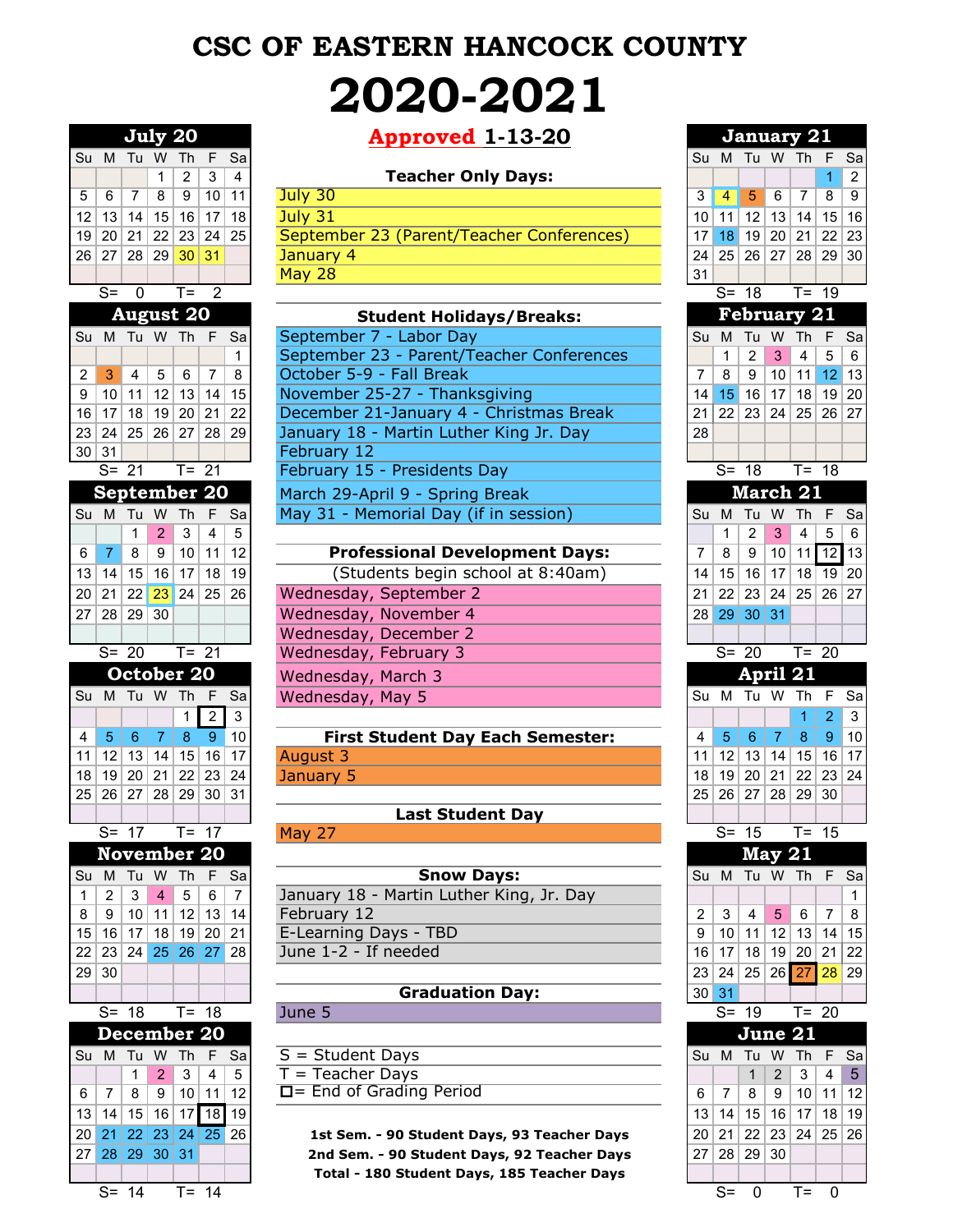# **CSC of Eastern Hancock County**

10370 E. County Rd. 250 N. \* Charlottesville, IN 46117 \* [www.easternhancock.org](http://www.easternhancock.org/)

(317) 936-5444 Phone \* (317) 467-0064 Phone \* (317) 936-5516 Fax

January 3, 2020

Board of School Trustees,

I request School Board approval for Eastern Hancock Schools to use "eLearning" days to recover lost instructional days due to weather-related cancellations beginning in the second semester of the 2019-20 school year. Teachers and administration have been engaged during the first semester planning how an eLearning process would work at Eastern Hancock. Guidelines have been created that outline the process. Staff has been involved in the creation of those guidelines and they will be shared with students and parents. Practice eLearning experiences will take place at each grade level to help students and parents become more comfortable with this change. I applaud the principals and their staffs for their work in preparing for the eLearning option and their professional attitude in embracing a new way (and out of the comfort zone of some) to deliver instruction.

eLearning days will be utilized when the school corporation has time to prepare students and parents in advance of severe weather situations. Staff, students, and parents will be notified of the eLearning Day through our conventional means of communication, including School Messenger, Facebook, Twitter, and TV/Radio messaging. To best serve students and the continuation of learning through purposeful and meaningful lessons, Eastern Hancock has determined the following structure in the event school is canceled:

- A. If school days are cancelled prior to built-in snow make-ups days(MLK Jr. Day and Presidents' Day), school will be in session on one or both of those days as needed for makeup days.
- B. Once the two built-in snow days are no longer available, Eastern Hancock will hold eLearning days for all remaining snow days to be made up.
	- 1) If a high probability of severe weather exists for the next day, students will be directed to take their devices home just in case there is a weather-related cancellation. In this scenario students will be notified by 3pm to take their electronic devices home in the afternoon at dismissal. Teachers will post lessons by 9am on the eLearning day in Google Classroom which would open the window for assignment completion. The window would close three school days later at 11:59pm on that 3rd school day.
	- 2) In the event of multiple consecutive cancellations or a school cancellation in which students were not notified prior to end of the previous day, eLearning will occur on the Saturday of the following week. There will **be no more than two consecutive Saturdays**. Parents, students, and staff will be notified as soon as possible of the scheduled eLearning date(s).

We will continue to monitor and evaluate our processes and make improvements as opportunities are identified.

Sincerely,

Mr. David Pfaff, Superintendent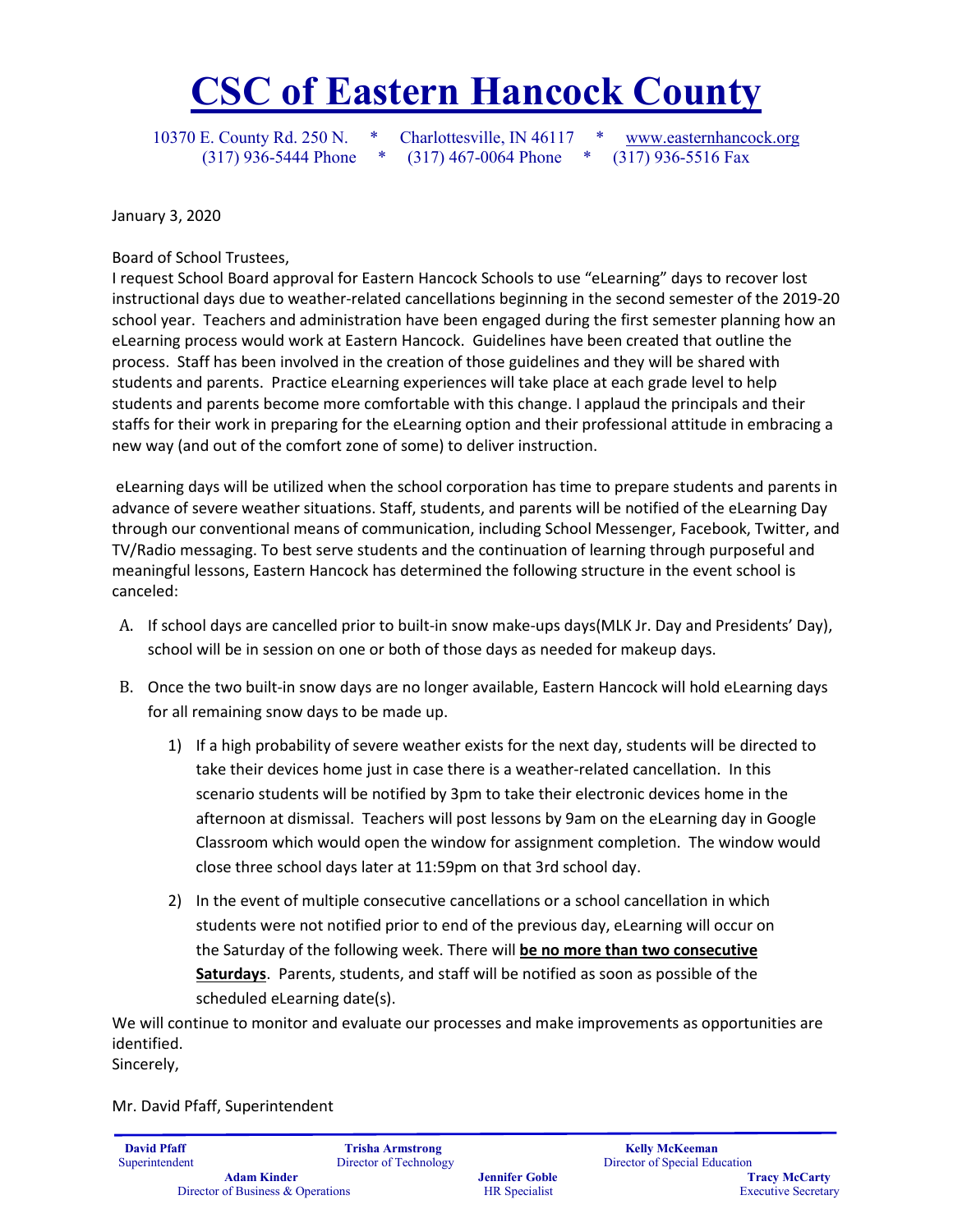# **Eastern Hancock Community School Corporation eLearning Guidance for Staff**

"eLearning" is an opportunity for Eastern Hancock Schools to provide continuous instruction that would otherwise be delayed due to severe weather in our area. As eLearning plans are made, there are several factors that professionals should keep in mind to ensure that we provide students a quality day of learning.

1. eLearning Days will be utilized when the school corporation has time to prepare students for severe weather situations. Staff, students, and community members will be notified of the eLearning Day through our conventional means of communication, including School Messenger, Facebook, Twitter, and TV/Radio messaging.

2. To best serve students and the continuation of learning through purposeful and meaningful lessons, Eastern Hancock has determined the following structure in the event school is canceled:

- A. If school days are cancelled prior to built-in snow make-ups days(MLK Jr. Day and Presidents' Day), school will be in session on one or both of those days as needed for makeup days.
- B. Once the two built-in snow days are no longer available, Eastern Hancock will hold eLearning days for all remaining snow days to be made up.
	- 1) If a high probability of severe weather exists for the next day, students will be directed to take their devices home just in case there is a weather-related cancellation. In this scenario students will be notified to take their electronic devices home by 3pm in the afternoon prior to dismissal. Teachers will post lessons by 9am on the eLearning day in Google Classroom which would open the window for assignment completion. The window would close three school days later at 11:59pm on that 3rd school day.
	- 2) In the event of multiple consecutive cancellations or a school cancellation in which students were not notified prior to end of the previous day, eLearning will occur on the Saturday of the following week. There will **be no more than two consecutive Saturdays declared eLearningdays**. Parents, students, and staff will be notified as soon as possible of the scheduled eLearning date(s).

3. Students will be expected to complete the eLearning tasks on their school-provided devices. Students will have 3 school days to complete the eLearning lessons. Lab opportunities will be made available to students within a few days of the eLearning day, taking place at the school after the regularly scheduled school day.

4. eLearning lessons should be written in the spirit of standards-based instruction, meaning the eLearning lesson should be consistent with the lessons leading up to the eLearning day and the lessons after the eLearning day. Learning experiences for students should develop mastery of content already introduced and/or introduce new material.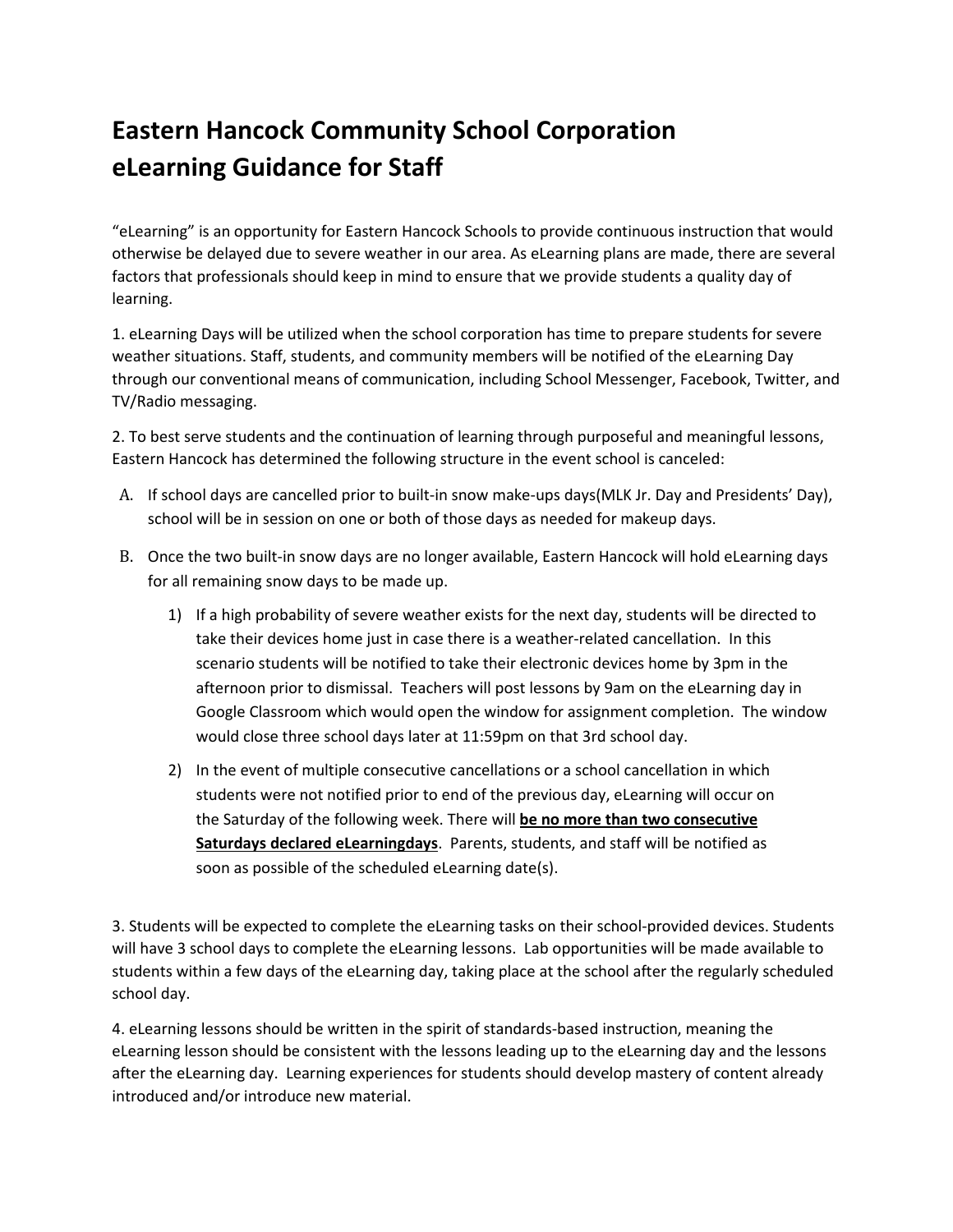5. eLearning days are considered a contracted work day for certified staff members. Therefore, faculty members are expected to be available to students and parents via email during the hours of a typical school day with 30 minutes set aside for lunch. Lesson assignments should be available to students by 9:00 AM on eLearning days, thus providing teachers with some time for planning and posting of the lessons.

6. Students and parents should use email to contact a teacher. Students and parents should receive a response to questions and concerns (email or call) within one hour, if the initial contact is made during the teacher's contracted times.

7. eLearning lessons should contain all materials needed for the lesson. If a student will need a page from a textbook or paper that was sent home, these items should also be made available on the student's device, through Google Classroom or on the teacher's website.

| <b>Elementary School</b>        | <b>Middle School</b>            | <b>High School</b>              |
|---------------------------------|---------------------------------|---------------------------------|
| Google Classroom for entire day | Google Classroom for each class | Google Classroom for each class |
| of work                         |                                 |                                 |
| Math, Reading/Writing,          | 15-20 mins. for each class      | 15-20 mins, for each class      |
| Science/SS/Specials-1-2 hours   |                                 |                                 |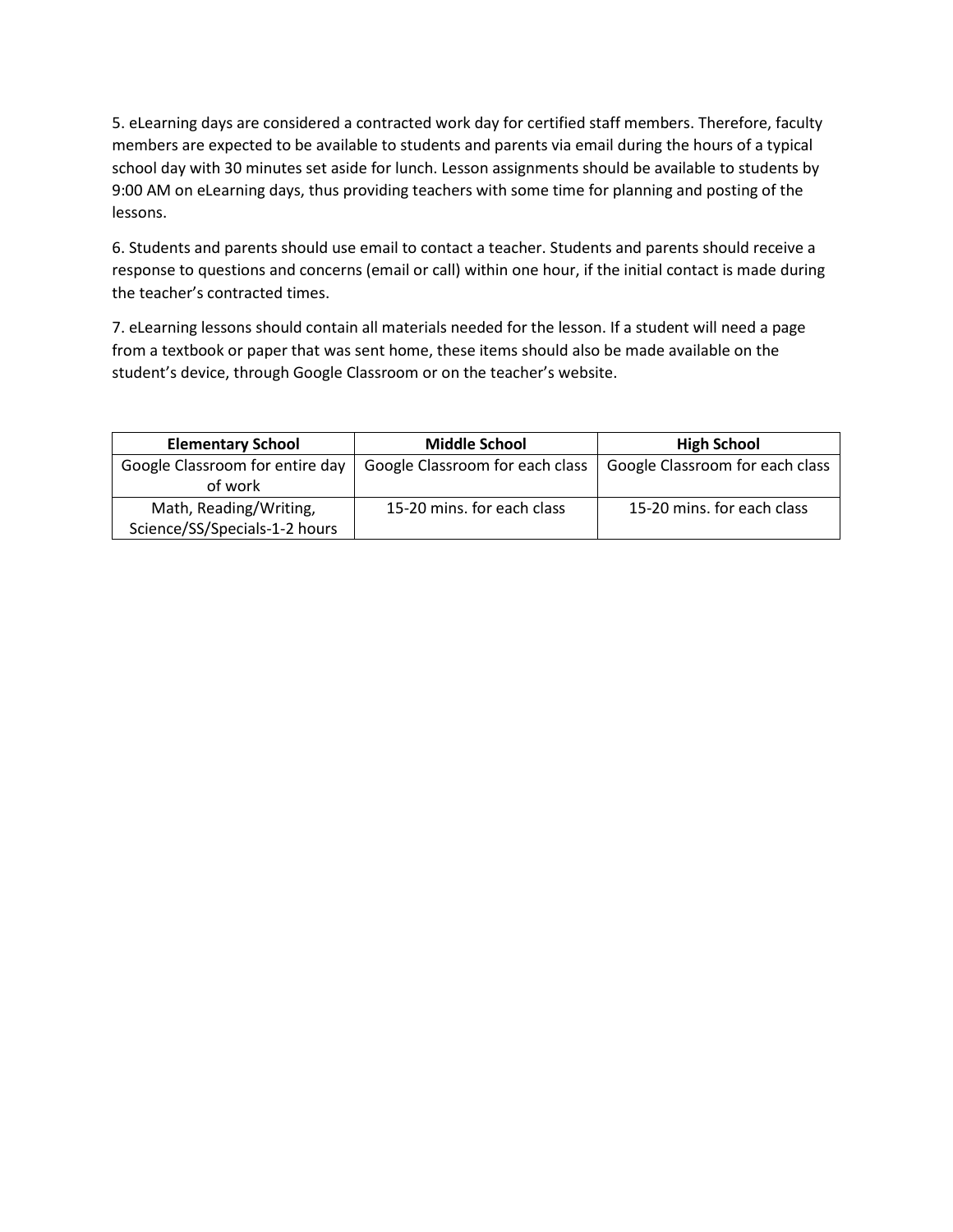# **Eastern Hancock eLearning**

## **Frequently Asked Questions**

### **1. What is eLearning?**

eLearning is learning utilizing electronic technologies to access educational curriculum, also known as blended learning. eLearning content will be published online through Google Classroom. eLearning involves the use of technology and innovation strategies to engage students in their learning, create a collaborative environment, and promote digital literacy/digital world skills. eLearning is a component of instruction at Eastern Hancock.

### **2. How does eLearning fit with Eastern Hancock's technology plan?**

- Serves as a tool for creativity, communication, collaboration and critical thinking.
- Prepares students for 21st Century Learning Experiences
- Prepares students to compete in the workforce, demonstrating global awareness
- Provides students with experience and practice exercising acceptable use and good digital citizenship
- Extends learning beyond the classroom walls, providing 24/7 access to learning

### **3. What is a benefit of using eLearning for School Cancellation Days?**

Utilizing eLearning for school cancellation allows staff and students to make-up the learning in real time instead of at the end of year and avoids the need to add days to the calendar. Eastern Hancock has been approved by the Indiana Department of Education (IDOE) to use eLearning Days for school cancellations.

### **4. When will eLearning for School Cancellation Days occur?**

To best serve students and the continuation of learning through purposeful and meaningful lessons, Eastern Hancock has determined the following structure in the event school is canceled:

- A. If school days are cancelled prior to built-in snow make-ups days(MLK Jr. Day and Presidents' Day), school will be in session on one or both of those days as needed for makeup days.
- B. Once the two built-in snow days are no longer available, Eastern Hancock will hold eLearning days for all remaining snow days to be made up.
	- 1) If a high probability of severe weather exists for the next day, students will be directed to take their devices home just in case there is a weather-related cancellation. In this scenario students will be notified to take their electronic devices home by 3pm in the afternoon prior to dismissal. Teachers will post lessons by 9am on the eLearning day in Google Classroom which would open the window for assignment completion. The window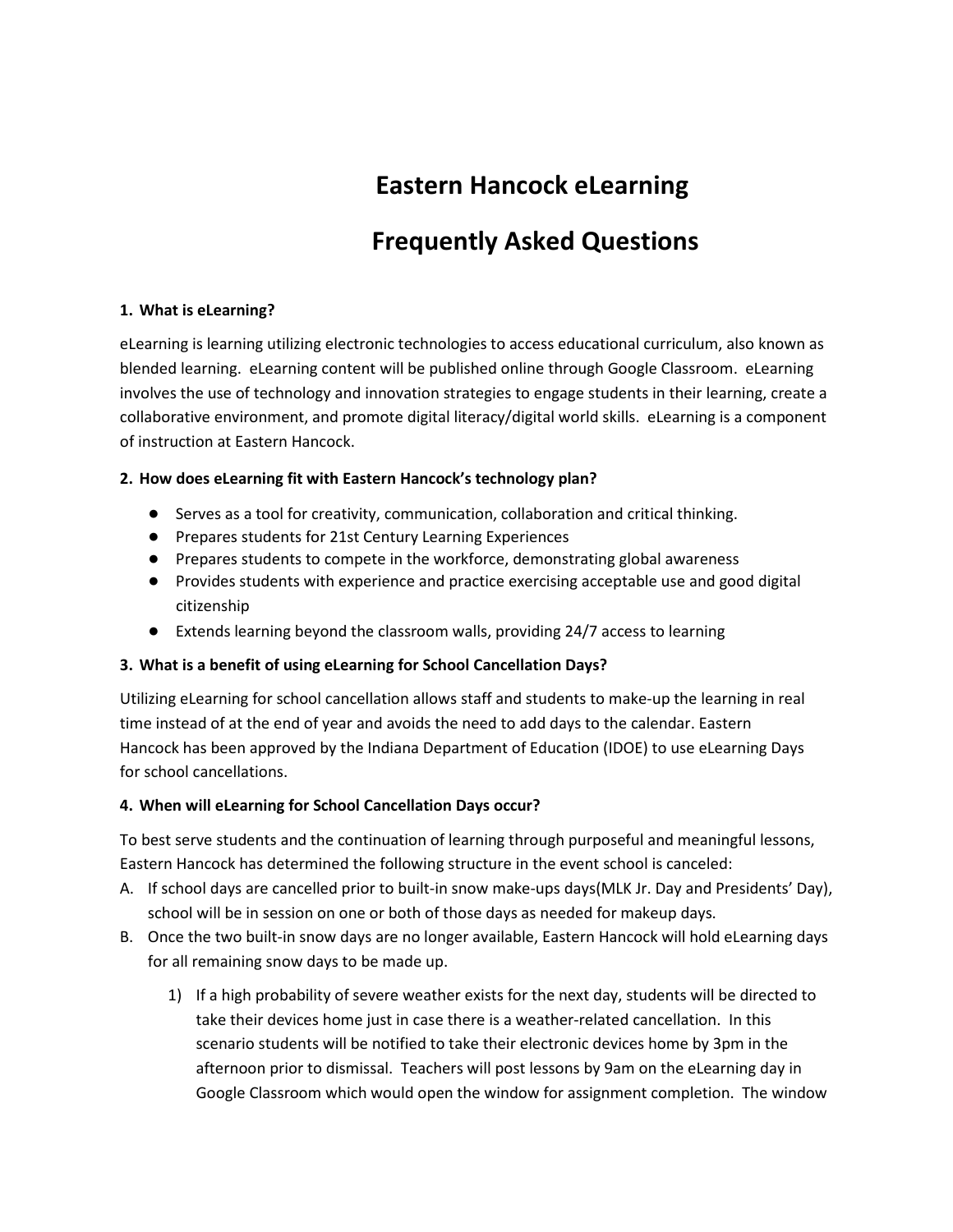would close three school days later at 11:59pm on that 3rd school day.

2) In the event of multiple consecutive cancellations or a school cancellation in which students were not notified prior to end of the previous day, eLearning will occur on the Saturday of the following week. There will be no more than two consecutive Saturdays used for eLearning. Parents, students, and staff will be notified as soon as possible of the scheduled eLearning date(s).

### **5. How will staff and students prepare for eLearning for school cancellation days?**

Students will have scheduled practice days during the fall semester. Students and staff are expected to utilize Google Classroom regularly throughout the school year as appropriate by grade level expectations.

- Designated school cancellation practice in class: November through January All students and staff grades 1-12 will practice using and navigating Google Classroom during class to troubleshoot questions. Staff will seek additional training if needed. Students and staff at grades 6-12 are expected to utilize Google Classroom on a regular basis both in school and out of school on their school issued device.
- Designated school cancellation practice outside of school: Students in grades 1-12 will take home their assigned individual device and complete a basic Google Classroom activity. *All of the above is practice to ensure readiness in the event we have inclement weather and need to cancel school.*

### **6. Will students need and have access to the internet?**

Most Eastern Hancock students and teachers have the ability to access digital learning away from our schools. Using eLearning does not mean that all households must have internet access. In many cases material needed for an eLearning lesson will be loaded onto student computers before they leave school. Designated open access lab times on days school is in session, housed at Eastern Hancock Schools, will also be provided to our students.

### **7. How will instructors and support staff be reached during eLearning to facilitate and support student learning?**

Teachers and staff will facilitate and support instruction during eLearning. Teachers and staff will be reachable by students and parents through email. A technology help line (317 207-0402) will be provided during the eLearning window.

### **8. When will the eLearning modules be published?**

All students will be informed of their lessons, activities and assignments by their teacher. Google Classroom will be published by 9:00am on weekday eLearning days and by Thursday at 3:00 pm prior to a Saturday eLearning day. All students will have three school days from assignment posting to turn in their eLearning assignments. All digital work for students in Grades 1-12 must be submitted by 11:59 pm EST on the Tuesday following a Saturday eLearning day.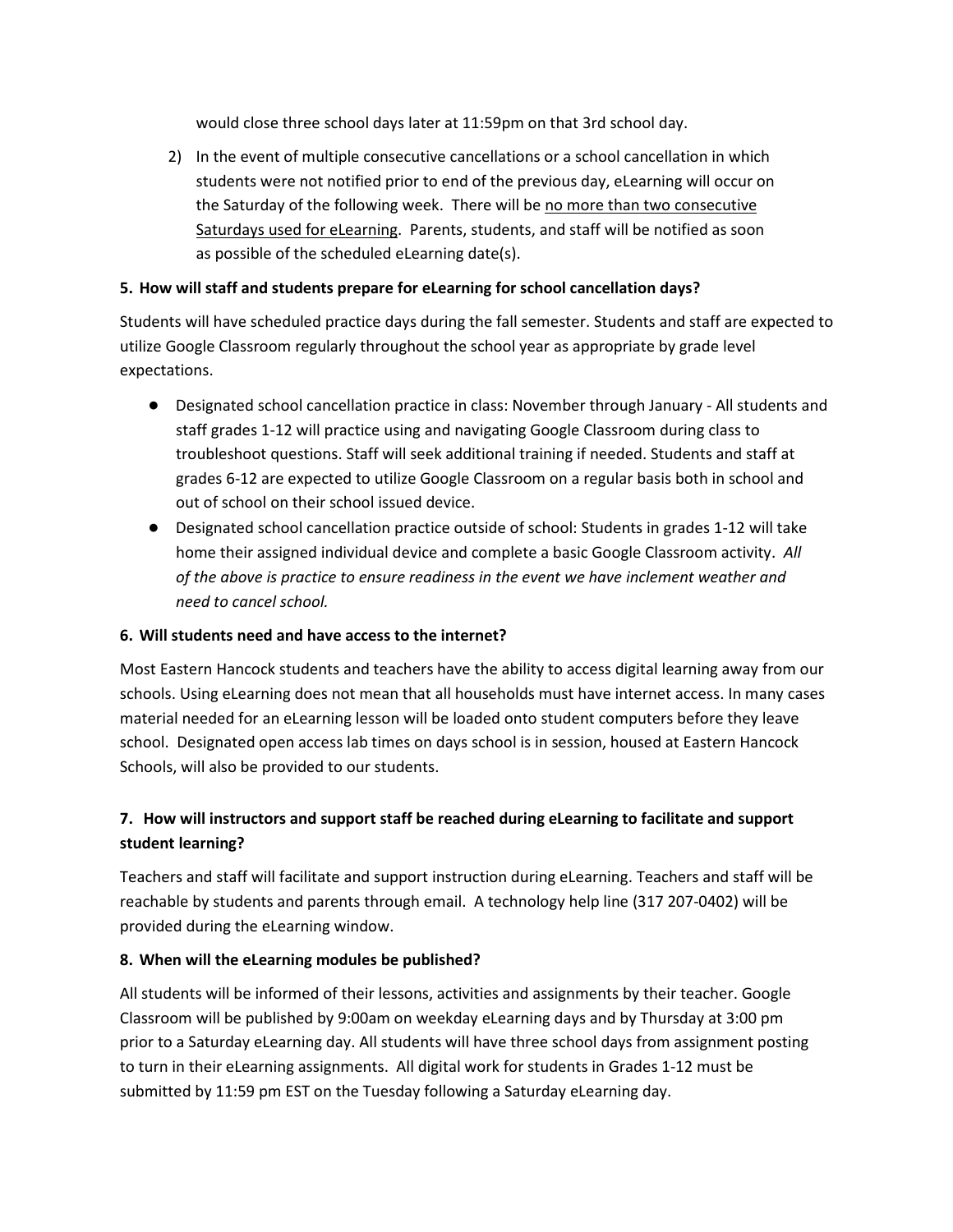### **9. What can be done if technology is not working on an eLearning day?**

If students need help on an eLearning day they will have a bookmark on their Chromebooks titled "**Tech Help**." This will send an email to the tech team. Someone will call you back or email you within one hour. There is also a Tech Hotline at 317-207-0402 for use if you cannot access the internet.

If there is an issue with a student's school issued device or Google Classroom, please contact the technology help line at 317 207-0402. If the problem is widespread, Eastern Hancock will communicate the issues and any solution via the Eastern Hancock district website or mass phone call/email if warranted. If the problem is not with EH, teachers will work with the students when they return to school.

### **10. How much time is the student expected to work online during the eLearning window?**

No minimum or maximum amount of time is expected. Student "work load" is determined by grade level, the lesson plans for that day, the types of courses students are taking, and the amount of time needed to complete the learning experiences.

### **11. Is eLearning aligned with the curriculum and each teacher's lesson plan?**

Yes. Eastern Hancock eLearning assignments are designed to be a logical continuation of learning experiences used in the classroom, and should help to maintain important educational momentum.

### *Are designated break times included in the schedule?*

No. eLearning days are practical opportunities for students to practice the skill of time management. Students determine when they will start work during the eLearning window. This also means that students determine when breaks are taken and whether to work in an uninterrupted stream or to break the learning experiences up during the day. It is recommended that students complete their work over a series of days if needed within the eLearning day window. "Brain break" activities that include movement and music may be included at the elementary level to encourage taking breaks and refocusing.

### **12. What if my student receives accommodations?**

All students who have accommodations (IEP, 504, ILP) will be provided with or have access to those accommodations for work assigned during eLearning days. Student IEPs will have eLearning provisions written into their learning plans. Teachers of Record (TOR) will work with students ahead of eLearning days to clarify expectations for eLearning and how support will be offered.

Your child's special education teacher will be available by email during the eLearning day to help and answer student questions. Special education staff will also be available in computer labs after school prior to and after the eLearning day.